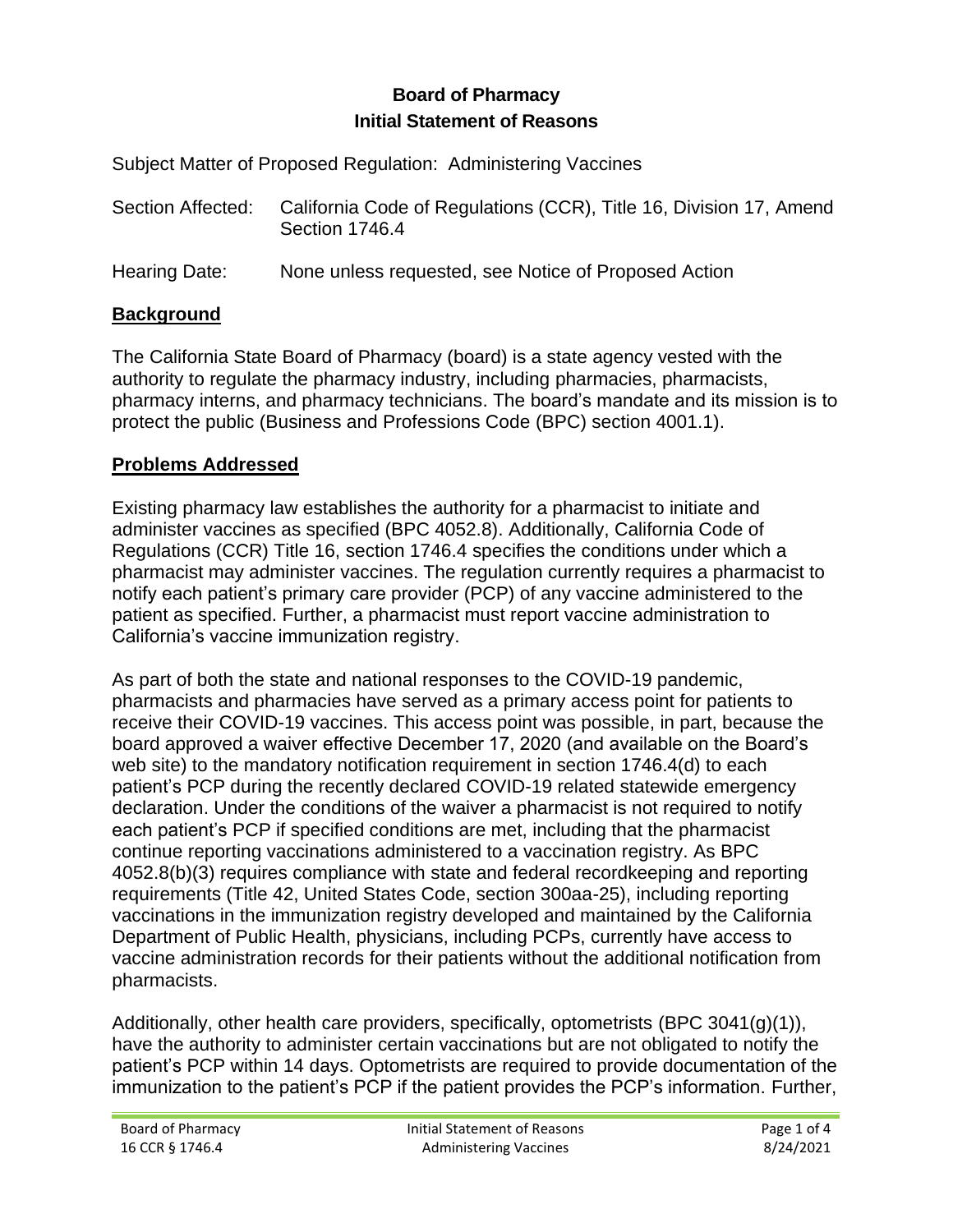Assembly Bill 526 (Wood, Statutes of 2021), is under committee discussion with the California Legislature, and will grant authority to dentists and podiatrists to provide certain vaccinations without any requirement to notify the patient's PCP within 14 days of administration.

 each patient's PCP as the notification is duplicative and creates additional workload for requested by the patient as the patient has the right to request such notification. This proposal will permanently remove the 14-day mandatory reporting requirement to the pharmacist and pharmacy when the vaccination information is readily available to the patient's PCP through the immunization registry of the California Department of Public Health. Instead, the proposal will require reporting to the patient's PCP, only if Notably, the reporting requirement to notify a pregnant patient's prenatal care provider, if known, of the administered vaccine, will remain due to the time sensitive nature of the medical treatment for pregnant patients.

# **Anticipated Benefits of the Proposed Regulations**

 requested by the patient, will ease some of the administrative burden for pharmacists. Reducing some of the administrative burden will increase the availability of the By eliminating the current mandatory 14-day reporting requirement, imposed only on pharmacists, the board is more closely aligning its regulation with the statutory reporting requirements in BPC 4052.8 as well as the reporting requirements for other health care providers. Additionally, making the reporting requirement mandatory only when pharmacists to provide patient centered care, which is a benefit to public health. In addition, eliminating the word "ongoing" from the continuing education requirement in subsection (c) of Section 1746.4 will help avoid confusion for the regulated public regarding the board's continuing education completion requirements.

# **Specific Purpose of Proposed Changes and Rationale**

 education. The board determined that the term is not appropriate as the pharmacist Section 1746.4(c) has been amended to remove the term "ongoing" prior to continuing must complete one hour of continuing education focused on immunizations and vaccines every two years. Further, the term "ongoing" could cause confusion as to the meaning and requirements of completing a course, as a course would not be considered completed if it was ongoing.

 beginning of the first section after the title "Notifications", and makes the capital A, Subdivision (d) of Section 1746.4 adds the phrase "At the request of a patient" at the lowercase. This change eliminates the requirement that pharmacists must notify the PCP of each patient to whom a vaccination is administered and only requires that the pharmacist notify the PCP of the patient's vaccination if the patient requests notification to their PCP. The board determined that this change was appropriate as the pharmacist must report the vaccination(s) to the immunization registry, to which all physicians have access. The board concluded the mandatory reporting was duplicative and created unnecessary workload for the pharmacist. The board determined that by removing this requirement, the board's regulation will more closely align with the reporting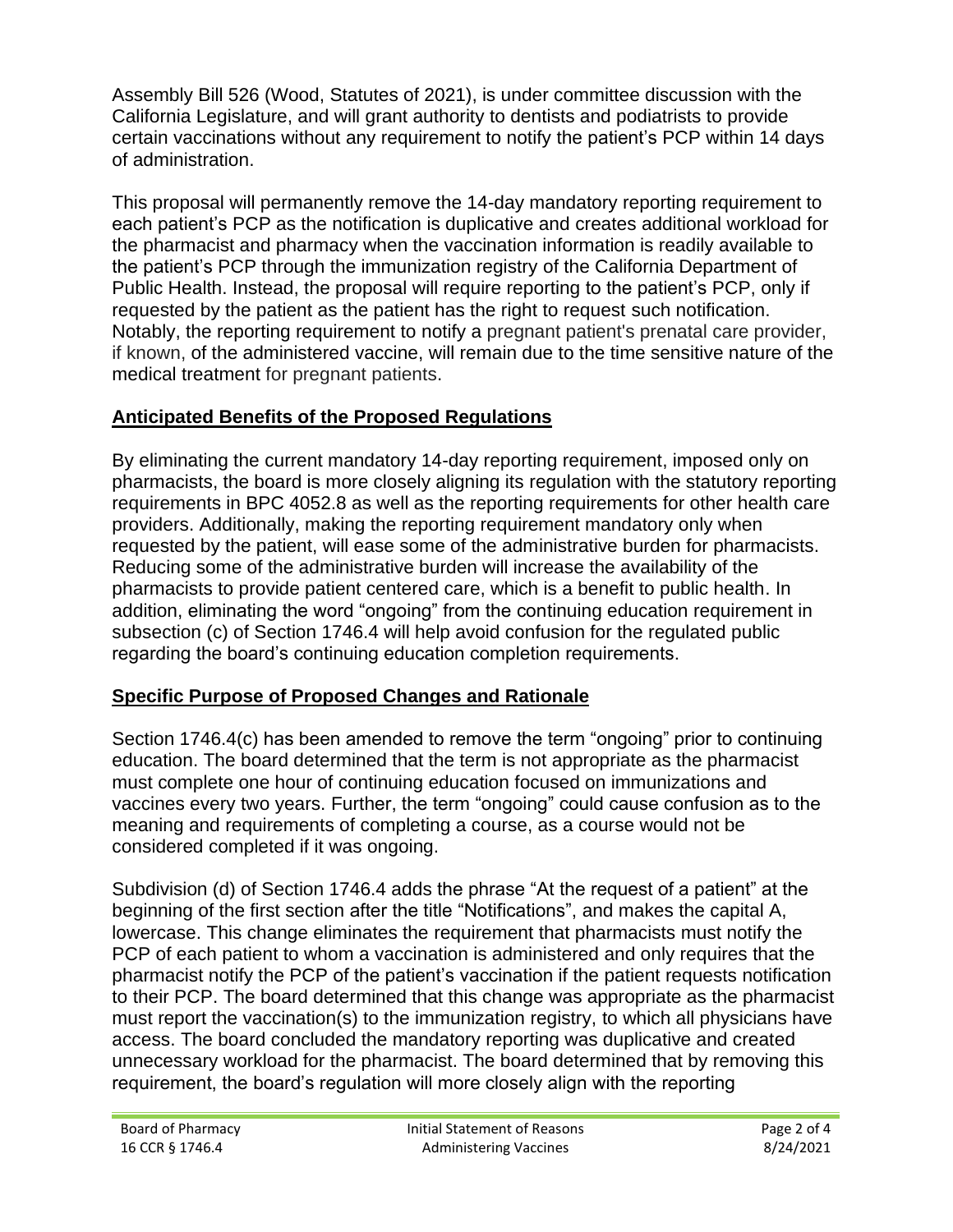requirements of other healthcare providers and will increase the availability of pharmacists to provide more patient-centered care.

## **Underlying Data**

 Meeting held July 28-29, 2021 1. Relevant Public Board Meeting Materials and Draft Minutes (Excerpt) from Board

## **Business Impact**

The board has made the initial determination that the proposed regulations will not have a significant statewide adverse economic impact directly affecting businesses including the inability of California businesses to compete with businesses in other States.

This initial determination is based on the following facts:

 This initial determination is based on the absence of testimony to that effect during the public discussion and development of the proposed amendments to the regulation. The board determined that eliminating the mandatory 14-day reporting requirement would ease some of the administrative burden on pharmacists which will increase the availability of the pharmacists to provide patient-centered care, which may result in a minor cost savings to licensees.

# **Economic Impact Assessment:**

The board has determined that:

- (1) this proposal will not create jobs within California;
- (2) this proposal will not eliminate jobs within California;
- (3) this proposal will not create new businesses within California;
- (4) this proposal will not eliminate existing businesses within California;
- (5) this proposal will not expand businesses currently doing business in the State of California.

The board determined that this proposal will not cause any of the foregoing because these changes are not of sufficient magnitude to create those impacts. This proposal simply eliminates a single reporting requirement for pharmacists and strikes a confusing word from the continuing education provisions, which may result in minor cost savings to the licensees. Additionally, the board determined that this regulatory proposal will not impact worker safety, or the state's environment as these changes do not involve worker safety or the environment. The proposal removes the mandatory reporting requirements to each patient's PCP, which eases the administrative burden for the pharmacist and pharmacy.

The board determined that this regulatory proposal benefits the health and welfare of California residents by increasing the availability of the pharmacists to provide patientcentered care.